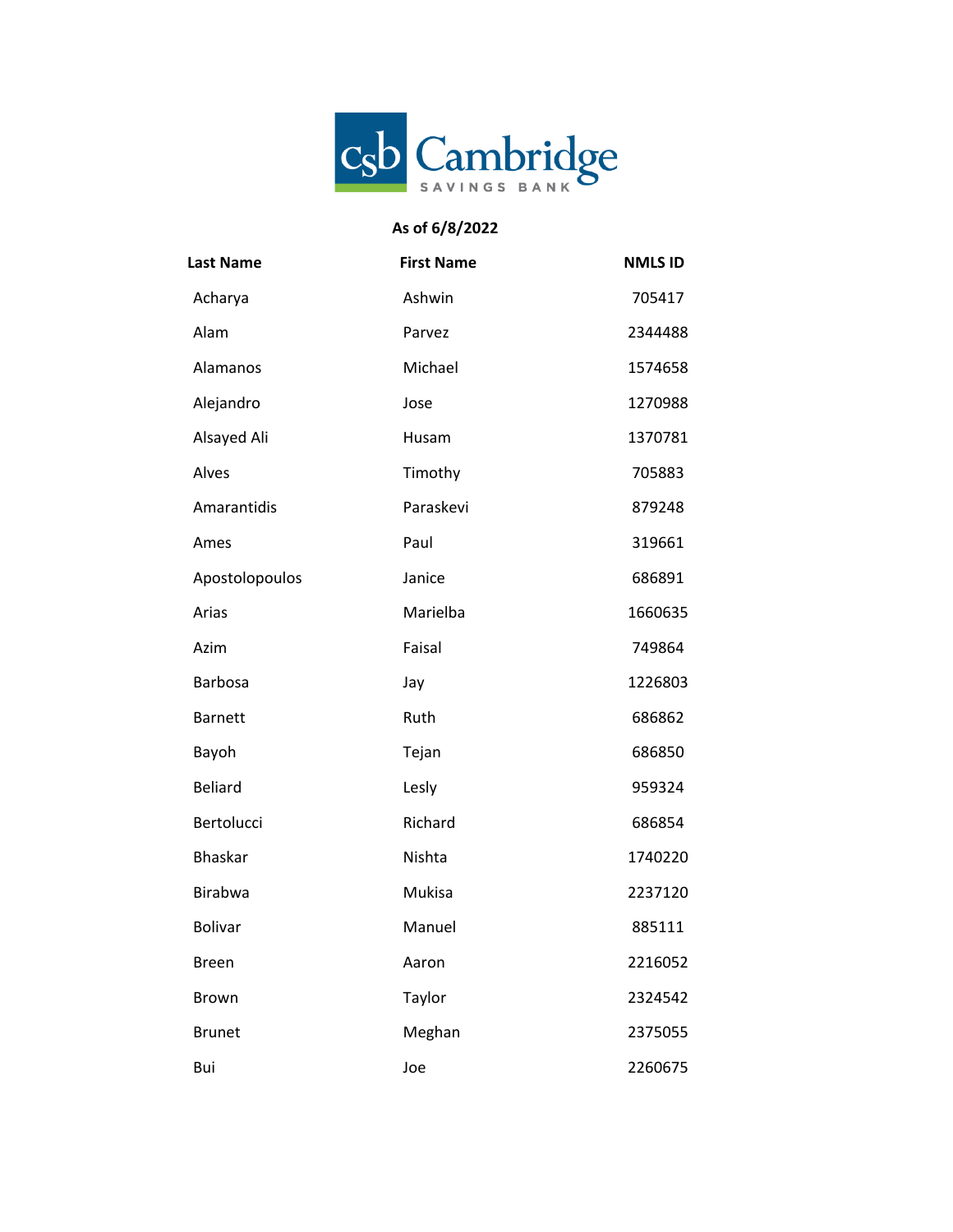| Chavannes    | Oreadj         | 2264648 |
|--------------|----------------|---------|
| Chaves       | Kevin          | 686892  |
| Childs       | Austin         | 1681779 |
| Clifford     | <b>Brian</b>   | 2113017 |
| Conroy       | Jennifer       | 704490  |
| DiPirro      | Mary           | 1542422 |
| Donnat       | Olritch        | 996711  |
| Eleyjian     | Knar           | 788646  |
| Ferren       | John           | 766979  |
| Fantasia     | Adrian         | 1219958 |
| <b>Fitts</b> | <b>Bradley</b> | 26164   |
| Flekel       | Julia          | 788647  |
| Foley        | Paul           | 21344   |
| Freeman      | Karen          | 1058716 |
| Freitas      | <b>Brian</b>   | 29596   |
| Ganjian      | Elizabeth      | 686888  |
| Ganthimathi  | Anantharaman   | 686886  |
| Garber       | Richard        | 686871  |
| Gittens      | Austin         | 1886614 |
| Goncalves    | Nikolas        | 1915356 |
| Gricci       | Evgeniya       | 1456817 |
| Gupte        | Shakambhari    | 2053337 |
| Harvey       | Lynn           | 686870  |
| Henriquez    | Mauricio       | 1234104 |
| Horrigan     | Michael        | 686873  |
| Ibrahim      | Mohamed        | 2342225 |
| Jackson      | Conroy         | 185902  |
| Jaillet      | <b>Brooke</b>  | 1469760 |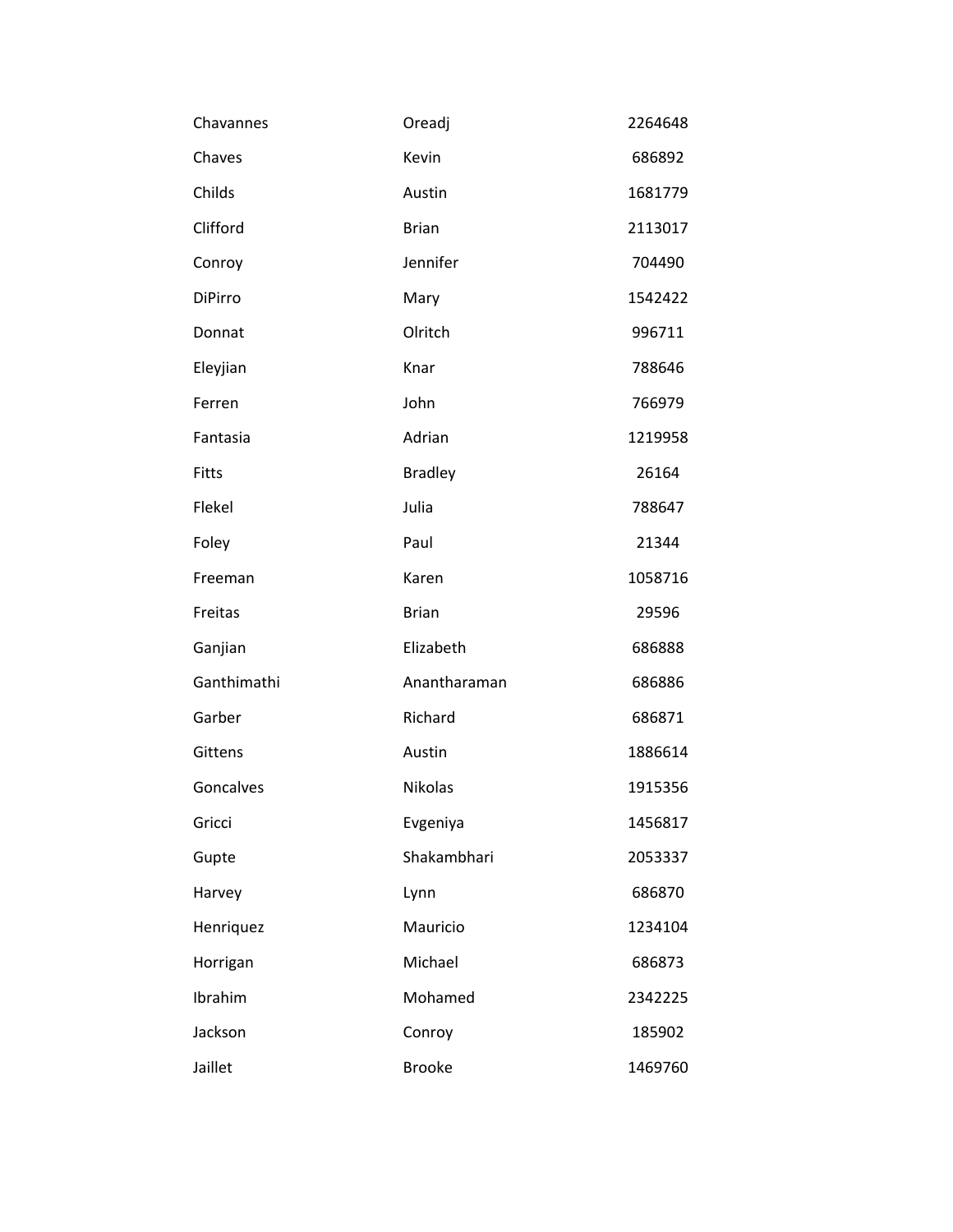| Kapoor           | Kalpana        | 1640143 |
|------------------|----------------|---------|
| Kaur             | Harjinder      | 1942019 |
| Knox             | Thomas         | 2268097 |
| Lawler           | William        | 478421  |
| Lalava           | Sabina         | 686866  |
| Leavitt          | Catherine      | 1871249 |
| Lennan           | Douglas        | 793083  |
| Lindgren         | Michael        | 1150681 |
| Liza             | Alpona         | 2370274 |
| Longo            | Matthew        | 38782   |
| Loreus           | Mike           | 2305592 |
| Lucia            | Nicole         | 2063053 |
| Mendonca         | Fatima         | 800941  |
| Malar            | Muthukkaruppan | 1545742 |
| Malone           | Kevin          | 2342502 |
| Markos           | Stephen        | 782040  |
| Massadeh         | Faten          | 2212420 |
| Maurer           | Paul           | 1998885 |
| Mehta            | Karishma       | 1834083 |
| <b>Memeus</b>    | Geronal        | 2268203 |
| Mendoza          | Ruth           | 788640  |
| Meranda          | Vivian         | 35377   |
| Miller           | Guy            | 413467  |
| Monteiro Almeida | Ruth           | 2062460 |
| Mottola          | Michael        | 834529  |
| Nash             | Junior         | 1659970 |
| Newell           | Mark           | 50314   |
| O'Neill          | Caroline       | 2052552 |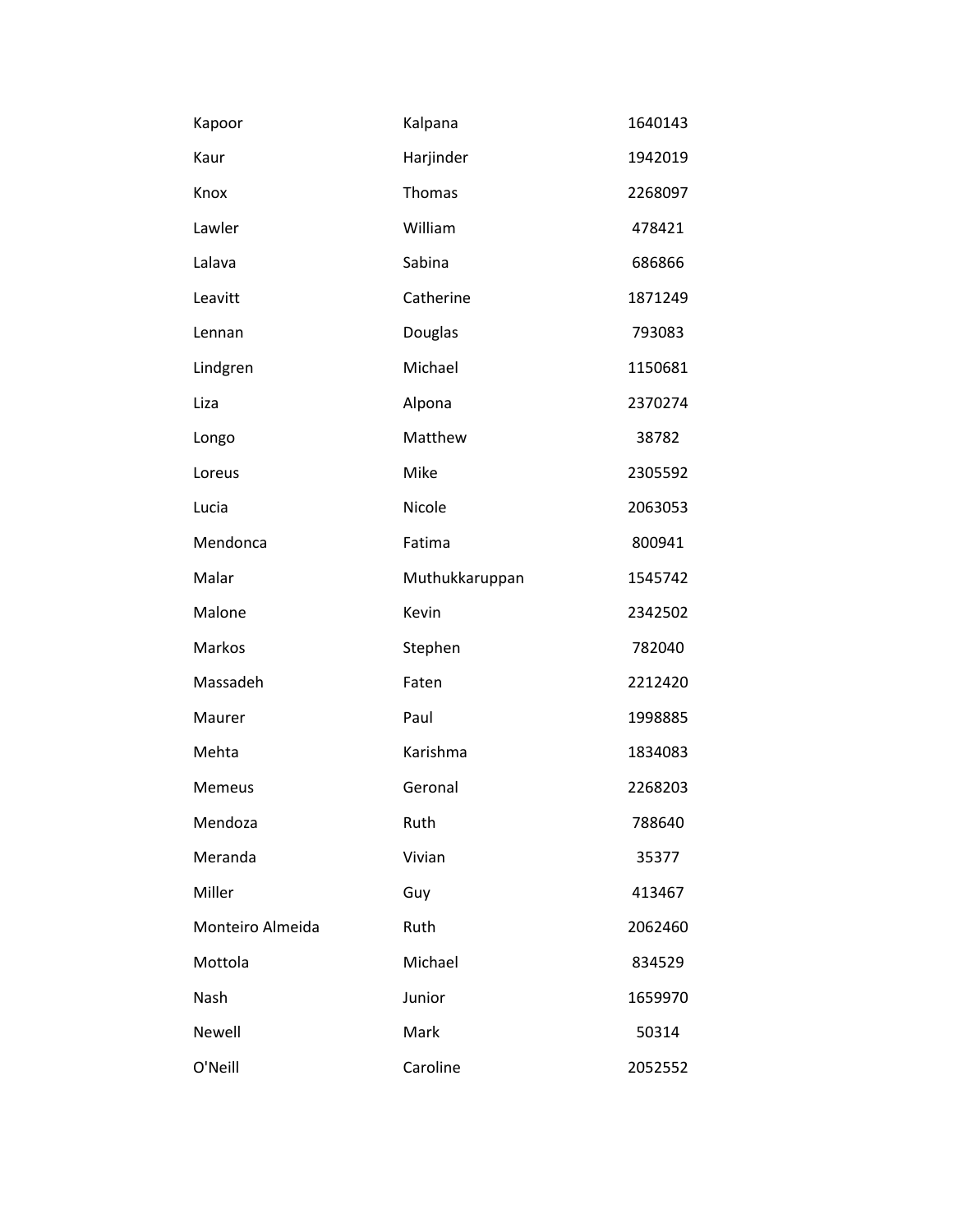| Oliver           | John           | 1391598 |
|------------------|----------------|---------|
| Orrock           | Thomas         | 2063402 |
| Paiva            | Yeny           | 1924491 |
| Papazian         | Heidy          | 2189583 |
| Patten           | Tasha          | 1896995 |
| Pesiridis        | Angela         | 686847  |
| Pires            | Anne           | 1916102 |
| Previlon         | James          | 1649740 |
| Ruffin           | Alleya         | 2272220 |
| Radojevic Jevtic | Isidora        | 2286731 |
| Regan            | Katherine      | 2062597 |
| Reissis          | Julie          | 1895205 |
| Ribassi-Houle    | Josiane        | 752783  |
| Rogers           | Jessie         | 2237416 |
| Rogers           | Linda          | 686868  |
| Santiago Vera    | Aurea          | 113747  |
| Santini          | Rugo           | 887907  |
| Sexton           | Carol          | 705508  |
| Sharma           | Satyabhama     | 1137293 |
| Shourie          | Smriti         | 976834  |
| Simonyan         | Esmeralda      | 686884  |
| Singh            | Kinjal         | 705714  |
| Soares           | Luis           | 798852  |
| Sokol            | <b>Niels</b>   | 686876  |
| <b>Stearns</b>   | <b>Brenden</b> | 2329455 |
| Sterling         | Tracey         | 1632726 |
| Stewart          | Kylie          | 1994781 |
| Thomas           | Rosalyn        | 948061  |